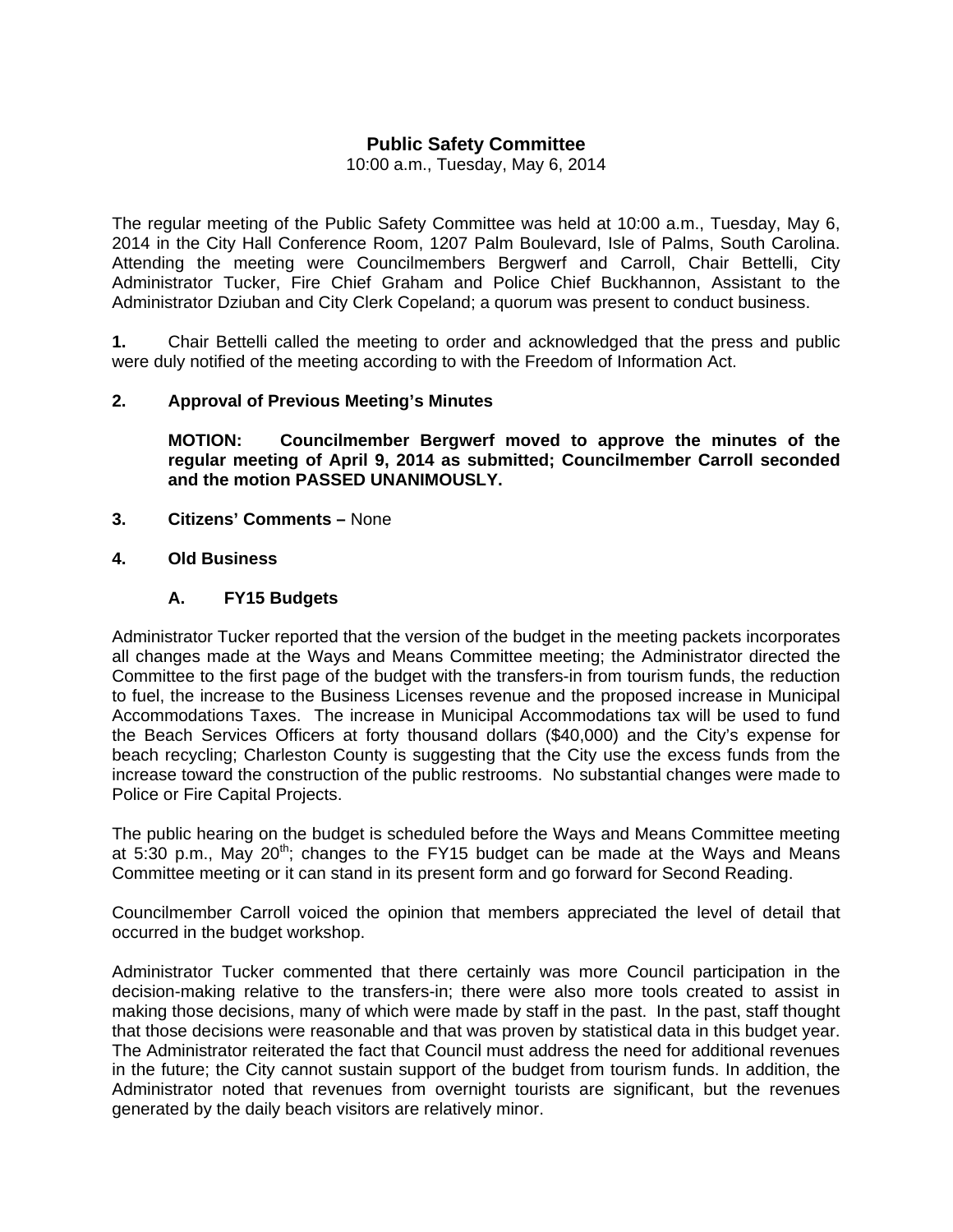Councilmember Carroll applauded all of the City employees "who took the time, headaches and efforts to create those additional tools." The Administrator reported that "there was a lot of brain power in one room and coming at her [the City Treasurer] with a lot of ideas, much of the work" fell to Treasurer Suggs to translate those ideas to useable tools.

## **B. Status of Traffic Counters**

Chief Buckhannon stated that, as soon as he receives the permit from SCDOT, the purchase order will be sent to the vendor; he added that he has also a vendor lined up to cut the holes and put the epoxy in.

Responding to Councilmember Bergwerf's question, the Chief said that the permit application is under review by an engineer.

## **C. Discussion Related to Digital Sign**

**MOTION: Since Marie Langlois of Stantec is detained in traffic, Councilmember Bergwerf moved to reorder the** *Agenda* **to delay this discussion until she arrives; Councilmember Carroll seconded and the motion PASSED UNANIMOUSLY.** 

#### **5. New Business**

## **A. Consideration of 2014 Project Requests for CTC Funds**

Administrator Tucker stated that, in recent years, the City has been requesting allocations toward drainage as the first priority and bike paths as the second request; she reminded the Committee that this fund does bike paths, drainage, unpaved roads that need to be paved and other forms of infrastructure related to transportation.

Councilmember Bergwerf stated that she thinks these are two (2) worthy projects.

Chair Bettelli commented on the ponding that occurs in the handicapped parking area on Palm Boulevard at 21<sup>st</sup> Avenue; he stated that, when it rains, those parking spaces cannot be used because water will get six to eight (6-8) inches deep and does not drain.

Councilmember Carroll agreed that the drainage project should stay as the first priority, but he expressed the opinion that a bike path on one (1) side of the road leaves cyclists in the roadway.

Chair Bettelli noted that cyclists cannot be stopped from riding in the roadway.

The Administrator stated that her understanding of the law was that, if there were AASHTO standard regulation bike paths on both sides of the road, municipalities could enforce the use of the bike path only.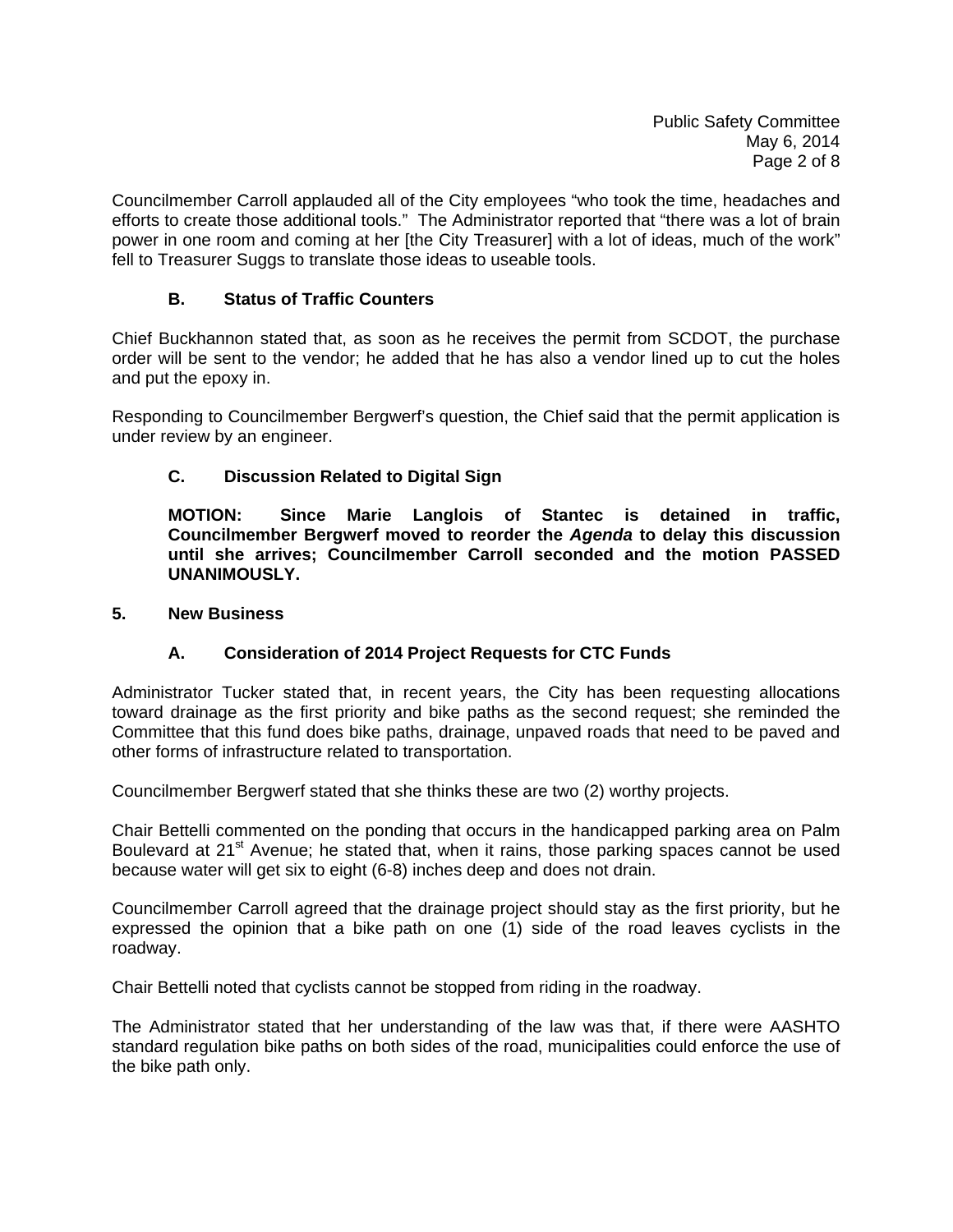Councilmember Bergwerf asked for a clearer understanding of the City's request for bike paths; Administrator Tucker explained the request was for bike paths the length of the island, from Breach Inlet to  $57<sup>th</sup>$  Avenue on both sides of the road, if feasible, and an improved exodus as cyclists comes off the Connector.

The Administrator voiced doubt that the CTC Committee would get to a third choice if the handicapped parking on Palm were to be added to the list, but it would put the need before them.

In Councilmember Bergwerf's opinion, the bike path was a huge project that may or may not ever happen; on the other hand, the handicap parking is a service to the citizens of the island; therefore, she would prefer for that to be the number two (2) priority. It is also a smaller project that could be funded.

Although the  $9<sup>th</sup>$  Avenue beach access is considered to be handicap friendly, the only regulation handicap beach access is at 21<sup>st</sup> Avenue.

**MOTION: Councilmember Carroll moved to submit the Phase 2 Drainage**  Project as the first priority, to submit the 21<sup>st</sup> Avenue handicap accessibility as  **the second priority and move the bike paths to the third priority; Councilmember Bergwerf seconded and the motion PASSED UNANIMOUSLY.** 

 **B. Consideration of Contracts in Excess of \$10,000 –** None

## **6. Highlights of Departmental Reports**

## Fire Department

Chief Graham explained that, with the meeting so early in the month, her staff had not yet received all of the information that is typically included in the monthly report. From the information gathered to-date, the Chief reported that personnel had responded to eighty-nine (89) calls in April of which thirty-four (34) were EMS calls. On April  $4<sup>th</sup>$ , personnel responded to an automobile accident where the driver had hit a palm tree. On April  $17<sup>th</sup>$ , personnel reported to a reported structure fire on Yacht Harbor Court; en route the crew was informed that a child had placed the call. Upon arrival, fire personnel saw no signs of smoke or fire and a family loading up their vehicle; after speaking with an adult, it turned that a child had placed the call. On April 18<sup>th</sup>, Charleston Fire Department Marine 101 and the Coast Guard assisted IOP fire personnel on jet skis from the sea and the air with the search for reported paddle boarders in distress. After several hours, the search was discontinued; the paddle boarder later reported to law enforcement that they were safe. Chief Graham reported that there will be a meeting on May 14<sup>th</sup> to get information about refurbishing the 2003 ladder trucks and the 2003 pumper; she hopes to get a legitimate estimate to do this for the FY16 budget to extend the life of these vehicles.

Administrator Tucker announced that the Disaster Expo will be from 5:00 to 7:00 p.m. on Wednesday, May 21<sup>st</sup> at the Public Safety Building; she urged the Committee members to spread the news to residents of the island, especially newcomers.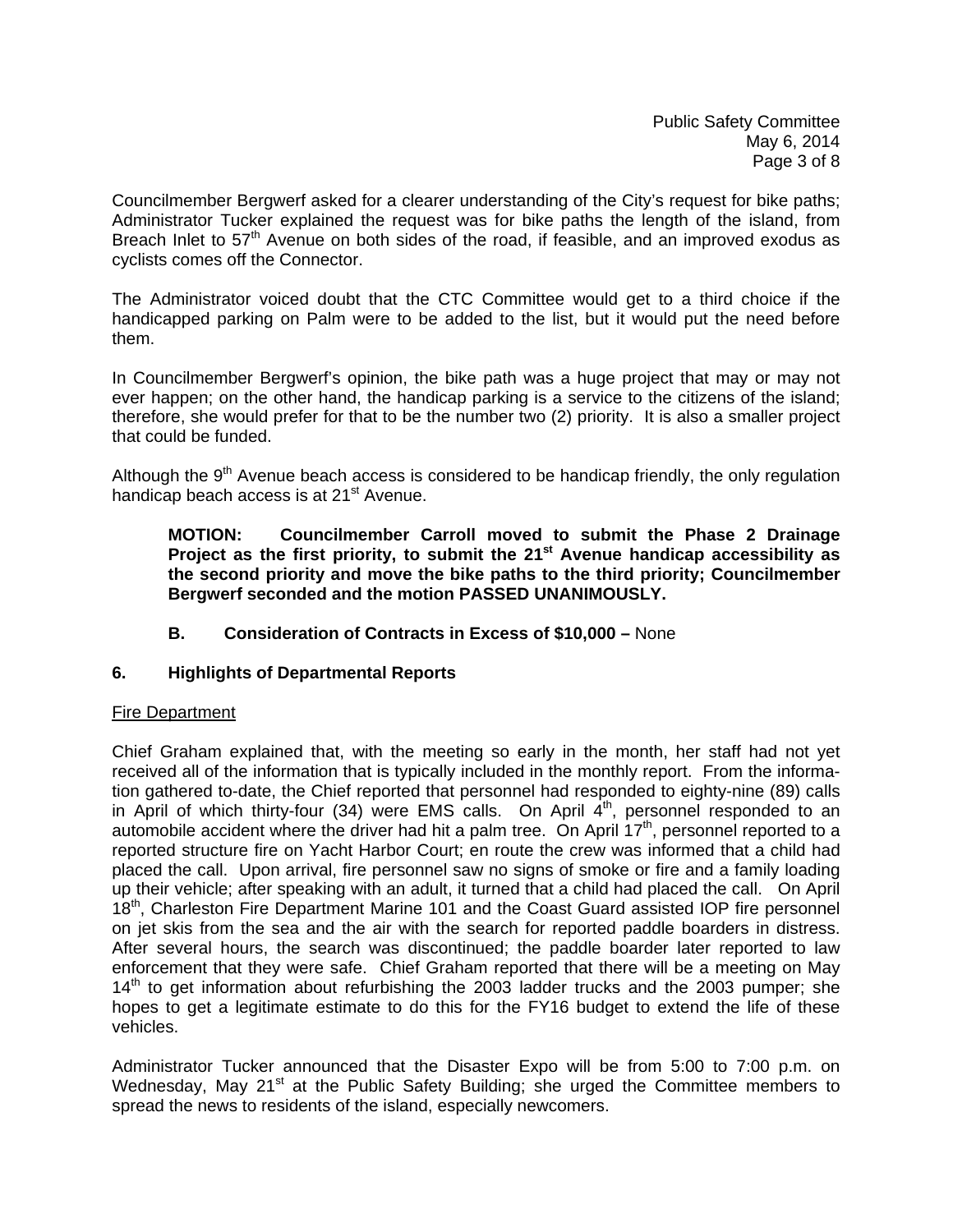Chief Graham commented that flyers will be distributed to the Keenagers at their May meeting, and flyers will be distributed to the schools closer to the date of the event.

Chair Bettelli stated that the Committee would go back to the item of *Old Business* that was delayed, the digital sign. The Chair indicated that there have been some questions regarding the suitability of a digital sign; he, on the other hand, sees the digital sign as a means of saving employee time. The Chair added that the digital sign can be updated easily and quickly from another location, especially on water conditions to protect the visitors and residents of the island.

Administrator Tucker remarked that having the digital sign for the Disaster Expo would be wonderful; the sign could updated for that day to remind people to attend and, possibly, attract their attention about the Expo before they get home from work.

The Administrator explained that the digital sign is in the FY14 budget; staff has moved forward with the design and is in possession of the encroachment permit, as well as the RFB and contract. The City is ready to go to bids for the two (2) signs, but the Administrator stated that staff was reluctant to put the project out for bid and receive those bids with the possibility that a contract would not be awarded. Administrator Tucker added that, getting bids without awarding a contract would be unfair to the vendors and an expense to the City to go through the process if it is not the will of the policy-making body to go through the change.

If the City is not going to do the digital sign, the City will need to consider what alternatives to pursue for the existing boards. Staff has not refurbished the signs in anticipation of replacing them in the wayfinding theme with a digital component. The Administrator offered the suggestion that maybe the signs were unnecessary with the ability for people to gather data electronically via the web or text messaging, and new signs should only say "Welcome" to eliminate the need for the constant changing out of letters.

Staff thought the digital sign was the best alternative since it would eliminate the risk of having personnel go to the signs changing the messages. The electronic sign allows the City to continue with the messaging and possibly increase the messaging.

Councilmember Carroll noted that the City has gotten a lot of publicity over the digital signs, and, based on that, other members of Council have been receiving calls and e-mails about the sign like he has. The primary concern was about the aesthetics of the Isle of Palms; of the fifty (50) or so calls he has received, one (1) person was in favor of the signs. The Councilmember said that he is the person who changes out the letters on the sign at his office, and he likes the laid back look. He added that he has contacted his "sign guy" who quoted twelve hundred dollars (\$1,200) annually to refurbish the City's signs. He realizes that staying with the same message boards entails personnel making regular trips to change the message, but it can be done, and the Councilmember likes the feel of a laid back community.

Councilmember Bergwerf said that she too has received some e-mails, probably less than a twelve (12); the e-mails have all been structured, and she suspects that all members of Council have received them. She repeated that money will have to be spent on the signs, one way or the another; she said the signs are in character with the island and will be basically the same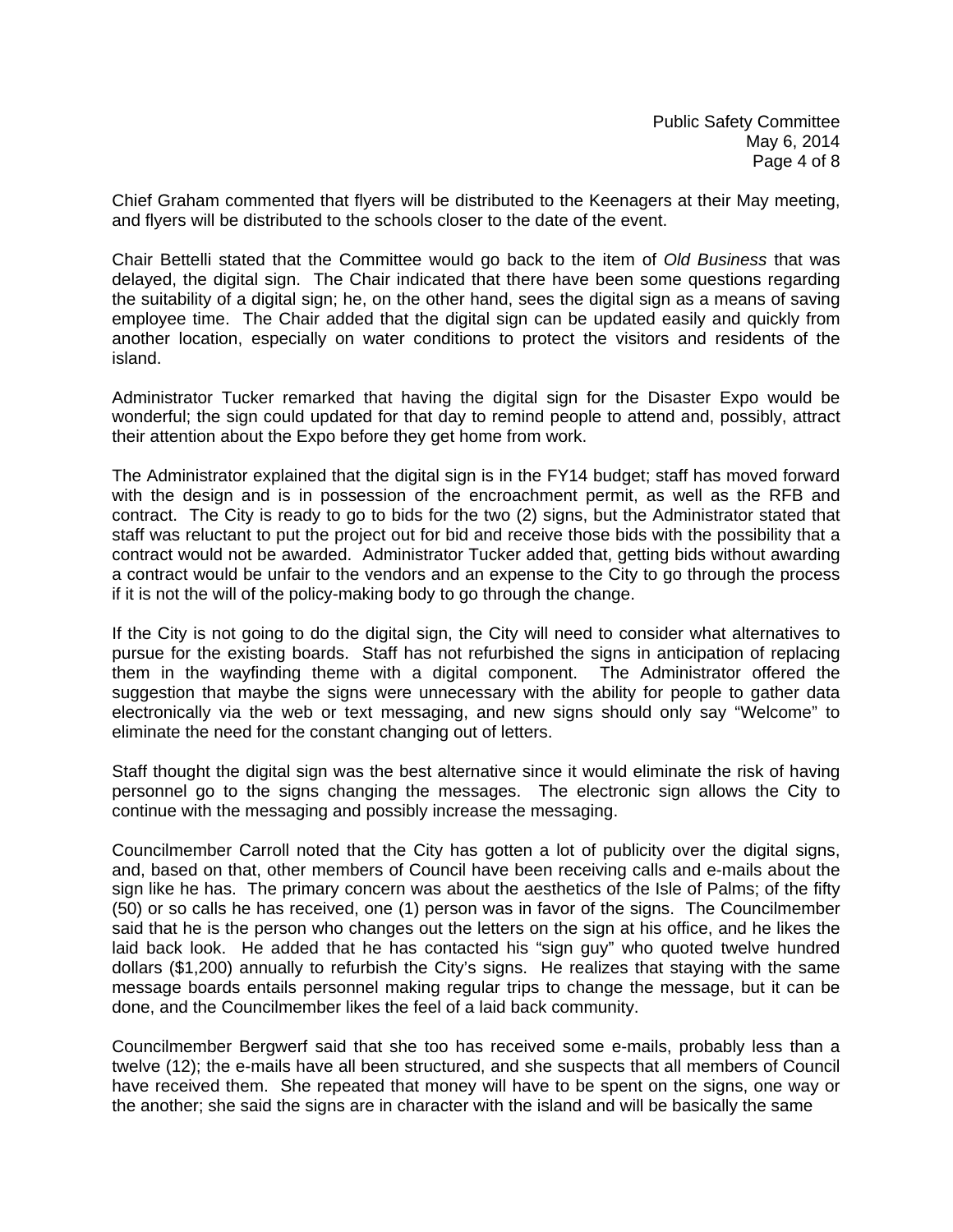sign with the digital screen at the bottom. When people have said that they do not want another Myrtle Beach, she asks them if they have seen the signs and then explains that it will be a wooden sign with a digital component. People have responded that they think the signs will be alright. Councilmember Bergwerf stated that the City should proceed; she voiced the opinion that people on the island depend on the message boards for information.

Chair Bettelli agreed that the City should move forward with the digital sign; he expressed that the residents need up-to-date information. He noted that paying someone to change letters on the sign boards rather than doing the task for which they were hired is a waste of money.

Administrator Tucker commented that the reason Marie Langlois was in attendance was to answer any questions member of the Committee might have relative to how the system works or the components.

According to Ms. Langlois, the City has three (3) options for changing the signs; they are:

- 1) To purchase a wireless modem that will require a direct line of sight from the modem antenna to the computer on which the software has been loaded; the City will buy one software package that can be loaded on to multiple computers.
- 2) To get a cable company, like Comcast, to run a cable line to the computers and hookup that way.
- 3) To hookup a wireless modem and router to the back of the signs; access is provided through a company like Verizon or AT&T; the user will go to an internet address and type in the sign changes; there is a monthly fee associated with this option, similar to a cell phone.

Assistant Dziuban stated that with Option 3, the user does not have to be on the island; the changes can be made from anywhere on a computer with internet access.

Ms. Langlois said that she is trying to get the best price for the City. With Option 1, the user will take a laptop to the sign to make the changes at Breach Inlet, but a user will have a direct line of sight from City Hall.

Councilmember Carroll asked if the budgeted thirty-five thousand dollars (\$35,000) for the signs was for Option 1, and Ms. Langlois confirmed that to be true saying that is the way it would be quoted today.

Ms. Langlois explained that Stantec was given a budget; she expects that there may be a need for tweaking of the sign components once the bids come in. She reported that she would get pricing on all three (3) options.

The Administrator stated that the City already pays for Wi-Fi service for wireless access; this might work for Option 3 eliminating a new expense.

Assistant Dziuban added that, from her experience with the newsletter and website, not being location dependent is a very positive element.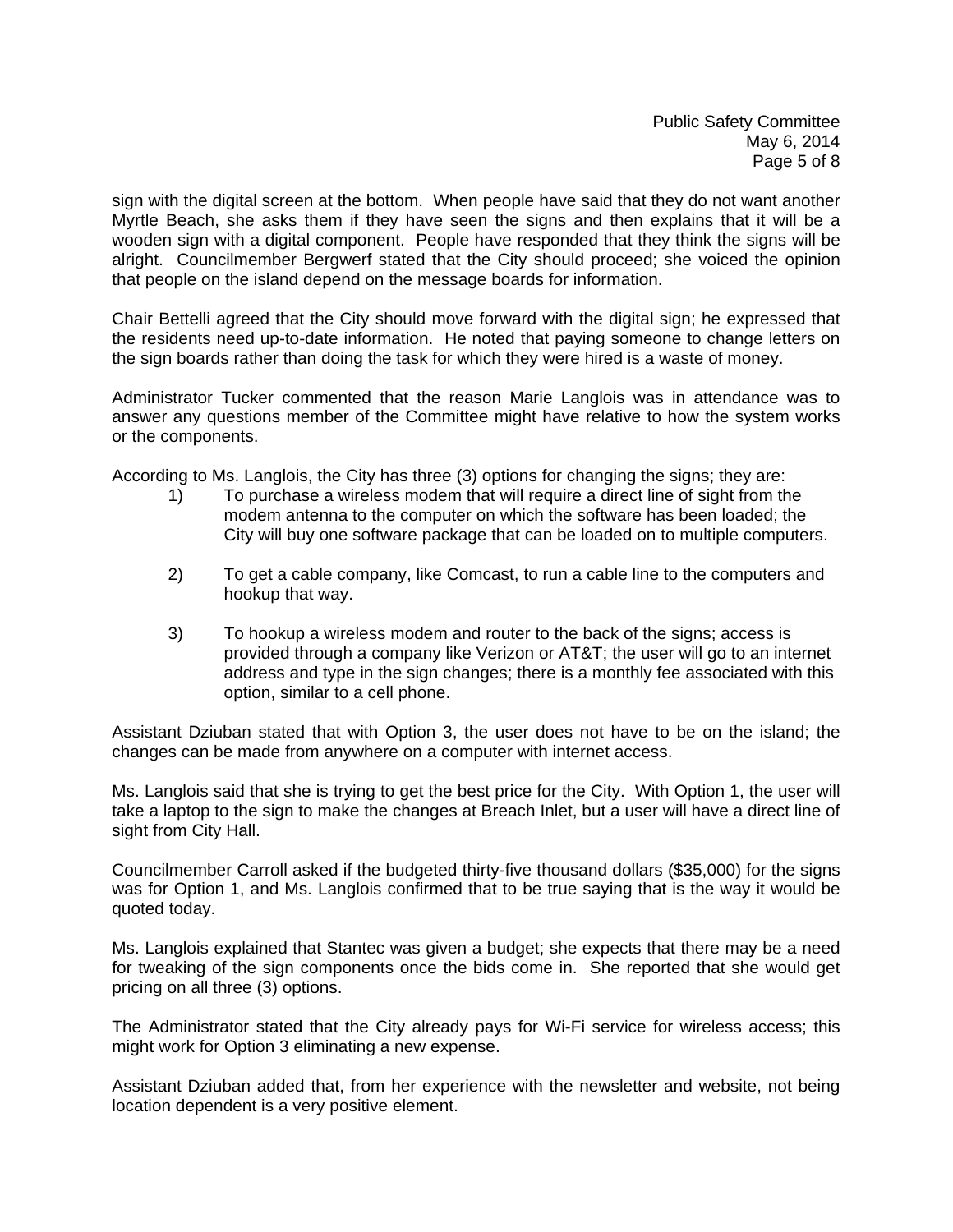Administrator Tucker stated that she would like support from the Committee to proceed with bidding the project; she repeated that the City can get a negative reputation if it puts projects out to bid and then not do them because it is not the will of the group.

#### **MOTION: Councilmember Carroll moved to authorize staff to proceed with bidding the electronic signs; Councilmember Bergwerf seconded and the motion PASSED on a vote of 2 to 1 with Councilmember Carroll casting the nay vote.**

Ms. Langlois is also working with the City to get the encroachment permit for the traffic counters; she told the Committee that she had spoken with the reviewer last week to try to expedite the permit.

## **6. Highlights of Departmental reports**

#### Police Department

Chief Buckhannon stated that season has begun; there have been a couple of larcenies on the beach starting April 11<sup>th</sup>. On April 27<sup>th</sup>, someone reported that a shoulder bag, cooler and towel were removed from the beach while he was swimming; the victim's car was missing from the municipal parking lot when he went to leave. The vehicle was recovered after it was found burned in Berkeley County. Another problem police are seeing is the theft of golf carts; the Chief said the carts all look alike and use the same key; people are picking up the wrong golf cart when they leave the beach.

Administrator Tucker noted that gold carts manufactured under the brand "Club Car" all use the same key she said that people need to put a distinguishing mark to identify their cart or remember to lock it.

A "Meet and Greet" is scheduled for Thursday, May  $8<sup>th</sup>$  in front of 3504 Cameron Boulevard; the residents are hosting the event from 5:30 p.m. to 6:30 p.m.

During the month of May, dispatchers responded to five thousand five hundred twenty-four (5,524) calls; of the total, four thousand three hundred twenty-seven (4,327) calls were for the Police Department. There were four hundred three (403) traffic stops where one hundred fifteen (115) received tickets. Of the twenty-eight (28) arrests in May, the majority were for alcohol and/or narcotics.

Councilmember Carroll asked whether officers were seeing more marijuana or other drugs on the island. Chief Buckhannon reported that the City has oxycodone, some pills, some cocaine and heroin cases.

Officers wrote nineteen (19) warnings for noise violations and two (2) citations were written.

Administrator Tucker announced that she received notification yesterday that the Isle of Palms has been named one (1) of forty (40) Safe Cities in South Carolina.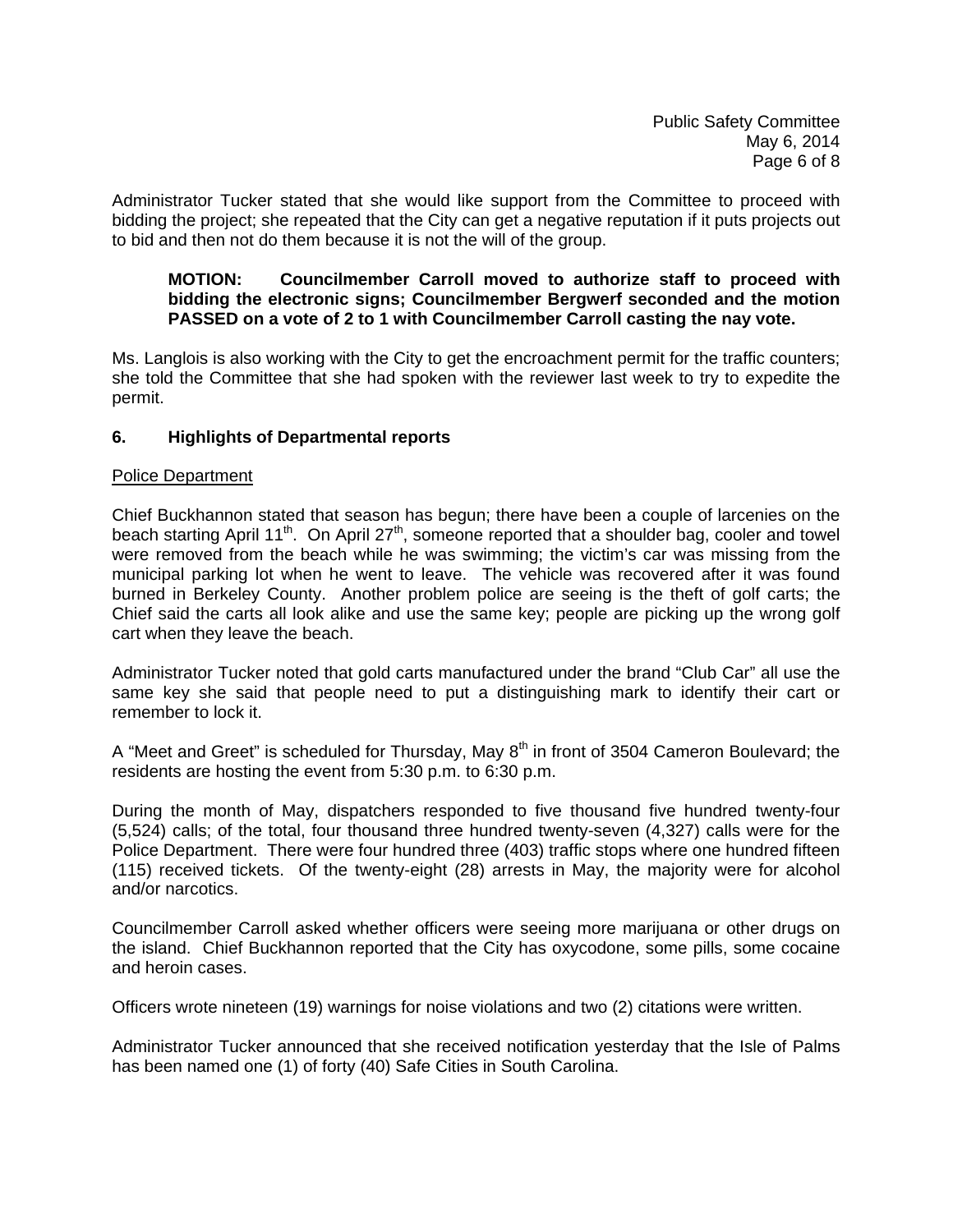The Administrator asked Chief Buckhannon to report on his dialogues with both Charleston County and SCDOT relative to improving signage. The Administrator wants to ask SCDOT to

put up an electronic sign on the other side of the Connector on the right side of the road indicating that both lanes provide access to Rifle Range Road and Highway 17.

The Chief related speaking with the Charleston County engineer who is in charge of road improvements about signage telling people that there is now a second lane open between the Connector and Highway 17; he said they would not do that. The timing of the traffic light at Rifle Range is part of the problem in getting people off the island; the plan is to have the timing corrected by May  $21^{st}$ , which is the grand opening date.

Councilmember Carroll stated that he had two (2) houses rented a couple of weekends ago that he thought could potentially be a problem; after giving the renters a stern warning, Councilmember Carroll went to the Police Department and asked that they add these houses to their drive-by. The Councilmember thought the police presence was a deterrent and suggested that the Police Department offer this service to other real estate businesses on the island.

#### **7. Miscellaneous Business**

The Chair asked the Administrator to read the Proclamation for Safe Boating Week into the minutes.

Councilmember Carroll stated that he wants to make sure that the employees and volunteers who work July  $4<sup>th</sup>$  are provided hot dogs and hamburgers as they were last year. He said that he would do whatever was necessary to assist.

# Next Meeting Date: 10:00 a.m., Monday, June 2<sup>nd</sup> in the City Hall Conference Room.

Administrator Tucker stated that, at the Recreation Committee meeting of May  $5<sup>th</sup>$ , Councilmember Carroll indicated that he would like Council to consider holding all Committee meetings during the day and possibly all held in one or two (1-2) days. The Administrator said that she would present the idea to the Mayor; therefore, it might come forward for consideration.

Responding to Councilmember Bergwerf's question about how this would affect staff, the Administrator explained that holding meetings all in one (1) day allows her and staff more time to get the work done; it means that the Clerk will get all of the minutes to transcribe at once, which is no change as she is often up to the Friday before Council meeting before all are done. Administrator Tucker continued that anything that gives the staff fewer evening hours to have to be present would be an improvement for her and for staff; for example, there are three (3) night meetings this week.

#### **8. Executive Session –** not needed